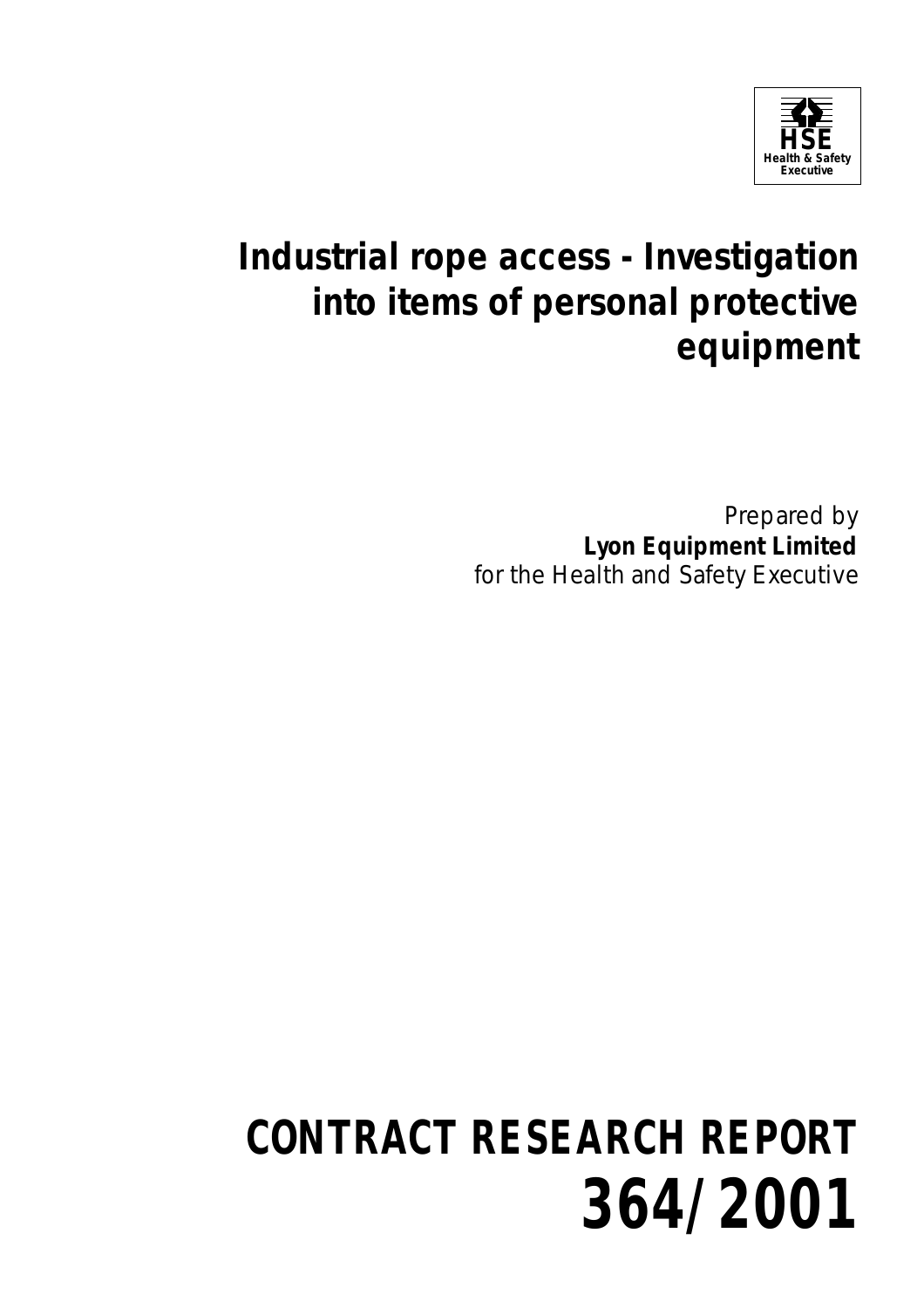### **9 PRUSIK KNOTS**

#### **9.1 INTRODUCTION**

Prusik knots are tied around the working rope using a supple rope, or cord, whose diameter is, preferably, smaller than that of the working rope. They are designed to grip the working rope when loaded, but slide when unloaded.

They are widely used by both rescue teams and arboriculturalists, particularly in the United States of America. Within rope access they are not widely used and as a result there is little consensus on which knot should be used for what purpose. This is partly due to the variety of suitable knots and partly due to the variations in performance due to rope types. Just as there is no standard working rope, there is no standard rope for tying prusik knots. The resulting permutations possible from these variables mean that it is very difficult to predict how a knot will perform. Most users have to gain this knowledge from experience. The following tests simply serve to illustrate how, under static loads, different knots behave on different ropes.

The different types of knots have slightly different properties, and hence different knots are preferred in different situations. Similarly different ropes tend to be preferred for different knots. The five knots tested were those used by respondents to the questionnaire.

#### **9.2 TESTS**

Five different knots were tested, using three diameters of working rope and two types of prusik rope. In addition, one of the working ropes was obtained and tested in both a new and a worn state. Most prusik knots are tied with a closed sling of rope (prusik loop) rather than a rope end. The Blake knot is the only exception to this.

Kernmantel and hawser laid suspension ropes were tested. Polyamide from Edelrid and polyester from Beal for the kernmantel ropes. The hawser laid rope was made from polyamide. The material used for the knots was 10 mm diameter "Prusik Regate", made from polyester and 6 mm accessory cord, both made by Beal.

The knots were subjected to a static test to determine the force that they would hold without slipping. The test was limited to 4 kN: knots which reached this force without slippage then had to hold it for 2 minutes to detect creeping.

The results can only be taken as a guide, however, as many factors can affect their performance.

The age and state of both the working rope and the prusik rope are very important: brand new rope may not grip as well as older rope that has been worn in and lost some of its sheen.

Slight differences in tying and 'setting' the knot will affect how readily the knot grips the rope when first and subsequently loaded. Similarly varying the diameters of both working rope and prusik rope will affect performance.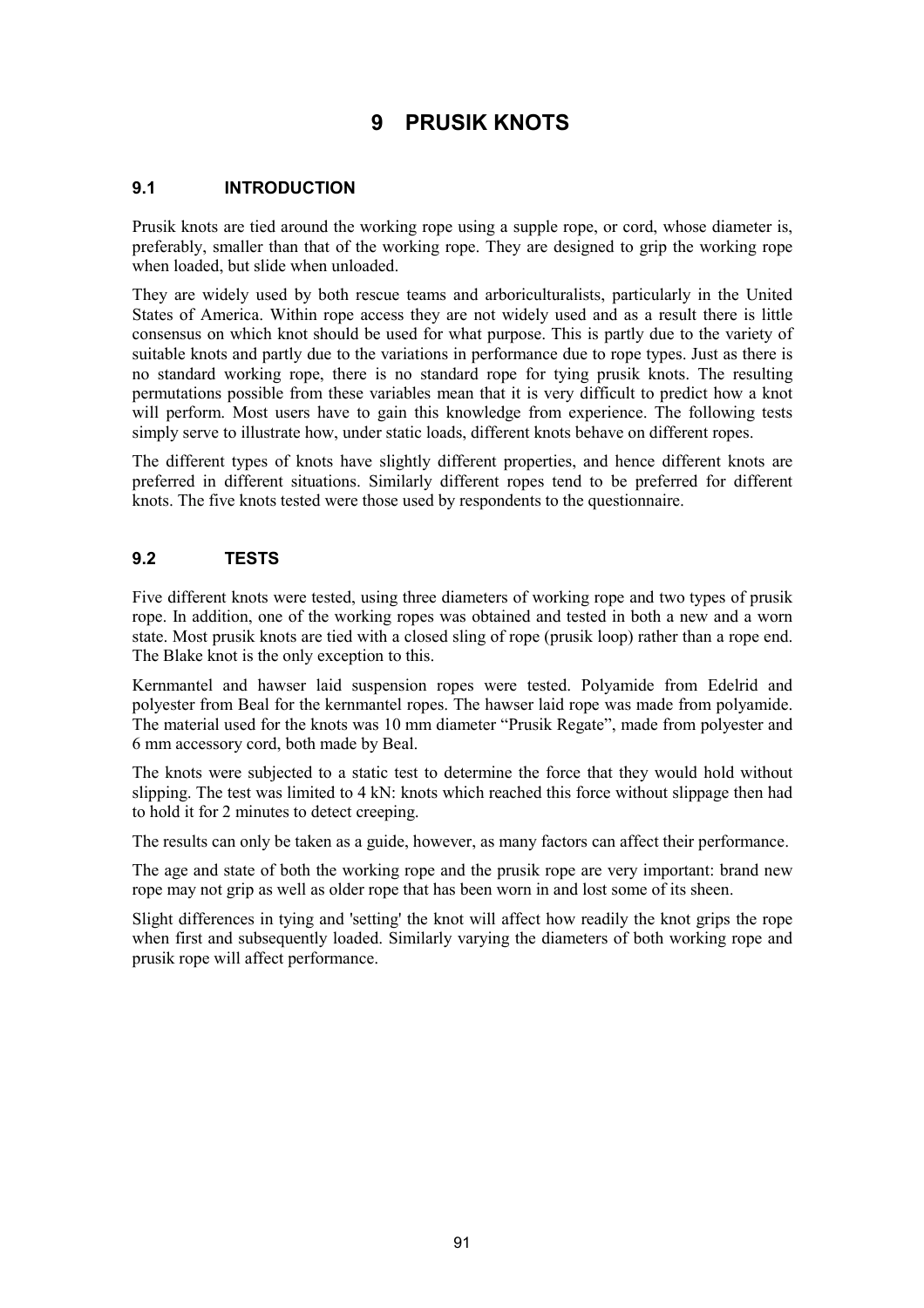#### **9.3 BACHMANN KNOT**



**Figure 55 Bachman knot tied with 6 mm accessory cord** 

This knot is different from the others in that it is tied around the back bar of a karabiner as well as the rope. In the tests an offset 'D' 12 mm steel industrial karabiner was used. The karabiner is not used as a handle and will cause the knot to slip if it is weighted. The knot's advantage is that it does not jam and extra friction can be easily added.

It held the 4 kN force on all the ropes when tied with 6 mm accessory cord.

When tied with 10 mm Prusik Regate rope on kernmantel ropes it slipped on 10.5 mm, between 0.6 kN and 1.0 kN, and on 13.5 mm, between 1.6 kN and 1.9 kN, but held the 4 kN force on the hawser-laid 12 mm rope.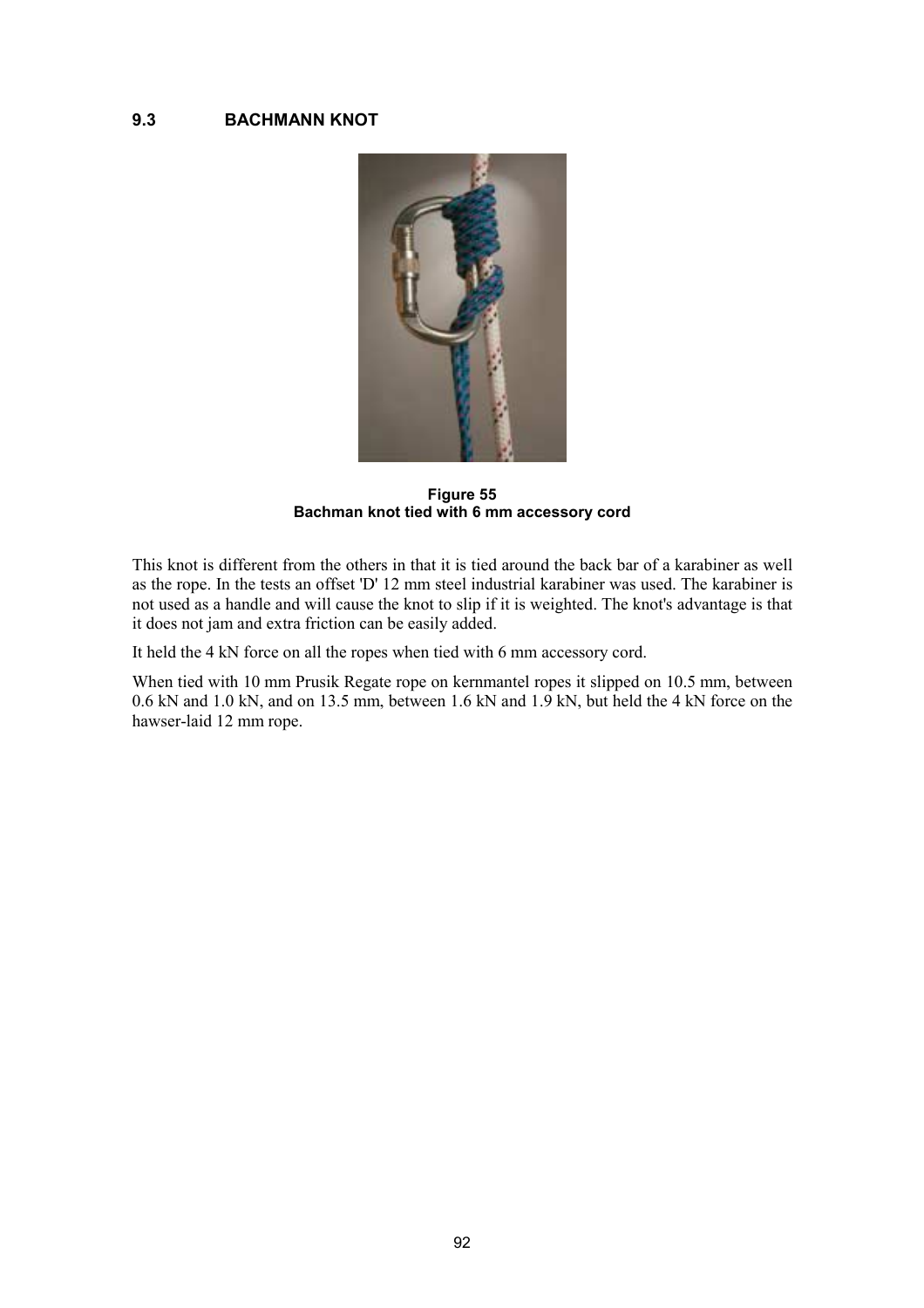#### **9.4 BLAKE KNOT**



**Figure 56 Blake knot tied with "Prusik Regate" 10.0 mm rope** 

The Blake knot is the preferred knot amongst arboriculturists. In contrast with the other knots it is tied with a rope end rather than a loop.

It was the only knot tested to hold the 4 kN force for all test combinations. With the thicker 10 mm Prusik Regate rope it released easily. When tied in the thinner 6 mm accessory cord it was a little more difficult to release.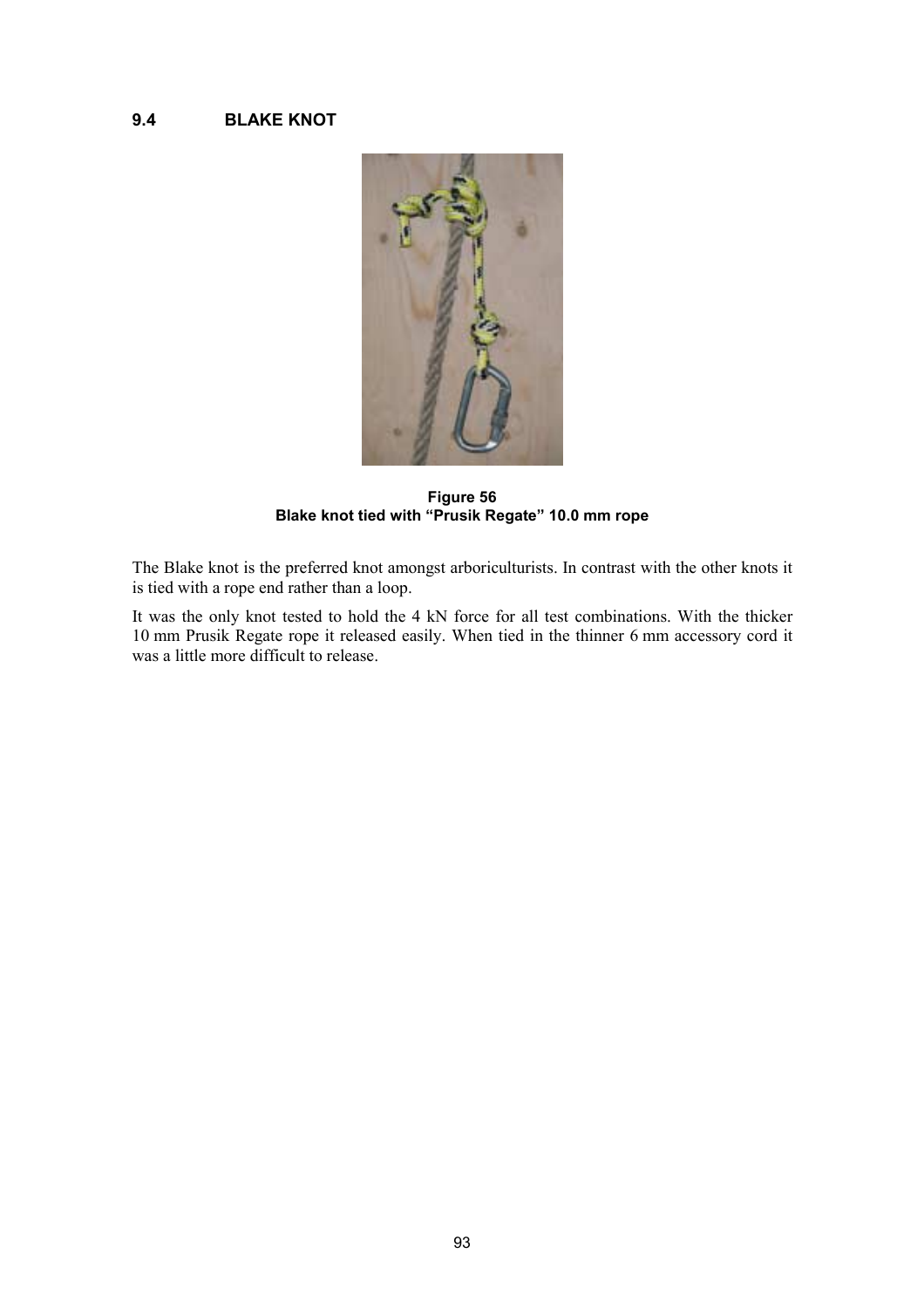#### **9.5 FRENCH PRUSIK**



**Figure 57 French prusik knot tied with 6 mm accessory cord** 

The French prusik is one of the simplest prusik knots, its main advantage being that it will release under load.

In all the tests it was very easy to release after the load was removed. It was able to hold higher forces when used on the thicker 12 mm and 13 mm ropes. On the 10.5 mm rope it slipped at 0.5 kN when using 10 mm Prusik Regate rope and at 1.3 kN on the thinner  $\vec{6}$  mm accessory cord.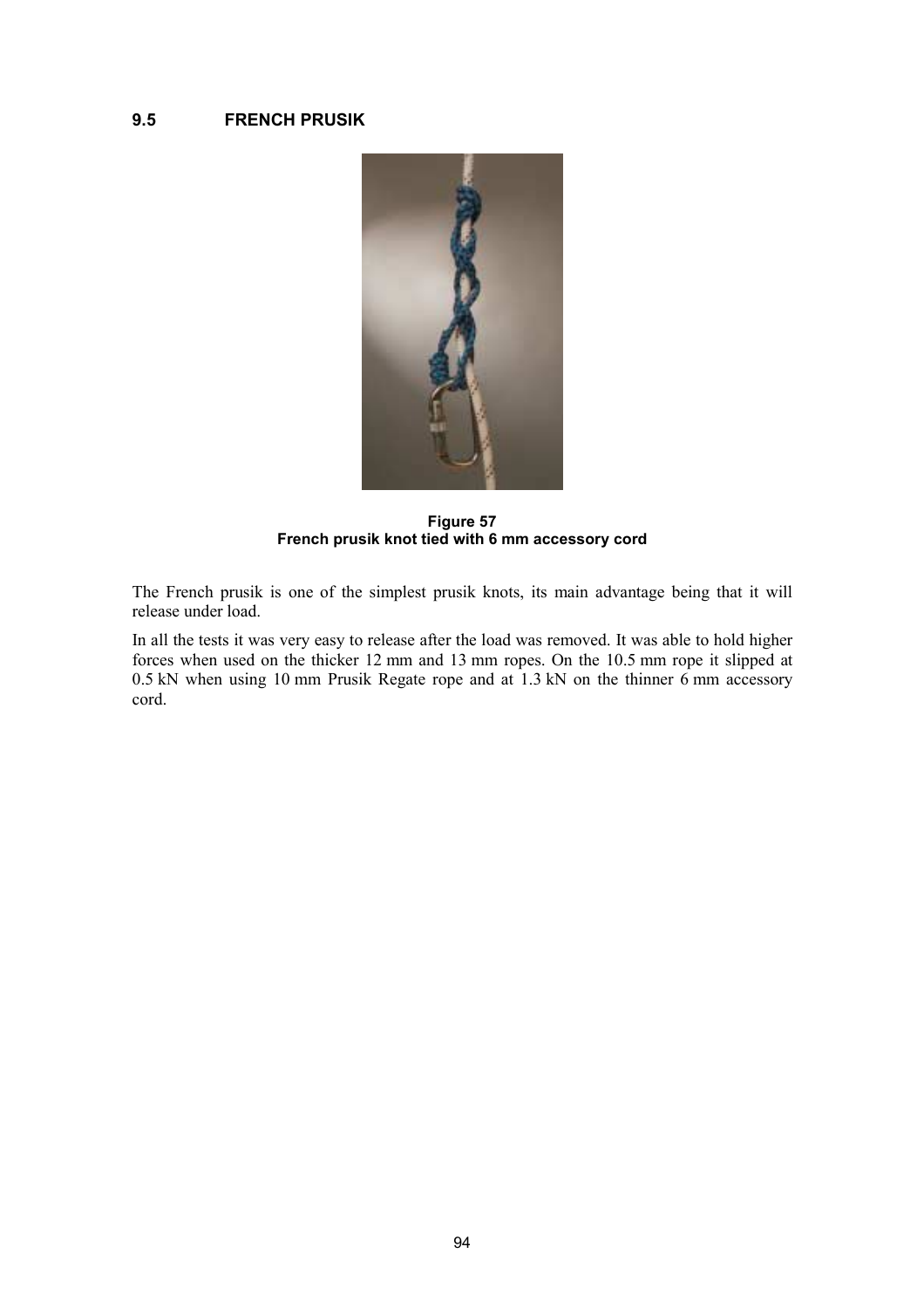#### **9.6 KLEIMHEIST KNOT**



**Figure 58 Kleimheist knot tied with 6 mm accessory cord** 

Popular in climbing circles, the Kleimheist is another fairly simple knot. The knot was tied using a sling made of 6 mm accessory cord. This was wrapped around the rope two or three times and then back through itself, to create a type of helical knot.

When tied in the thicker 10 mm Prusik Regate rope it slipped on all the ropes at forces below 0.5 kN. In contrast, when tied with 6 mm accessory cord it held the 4 kN force on all the ropes.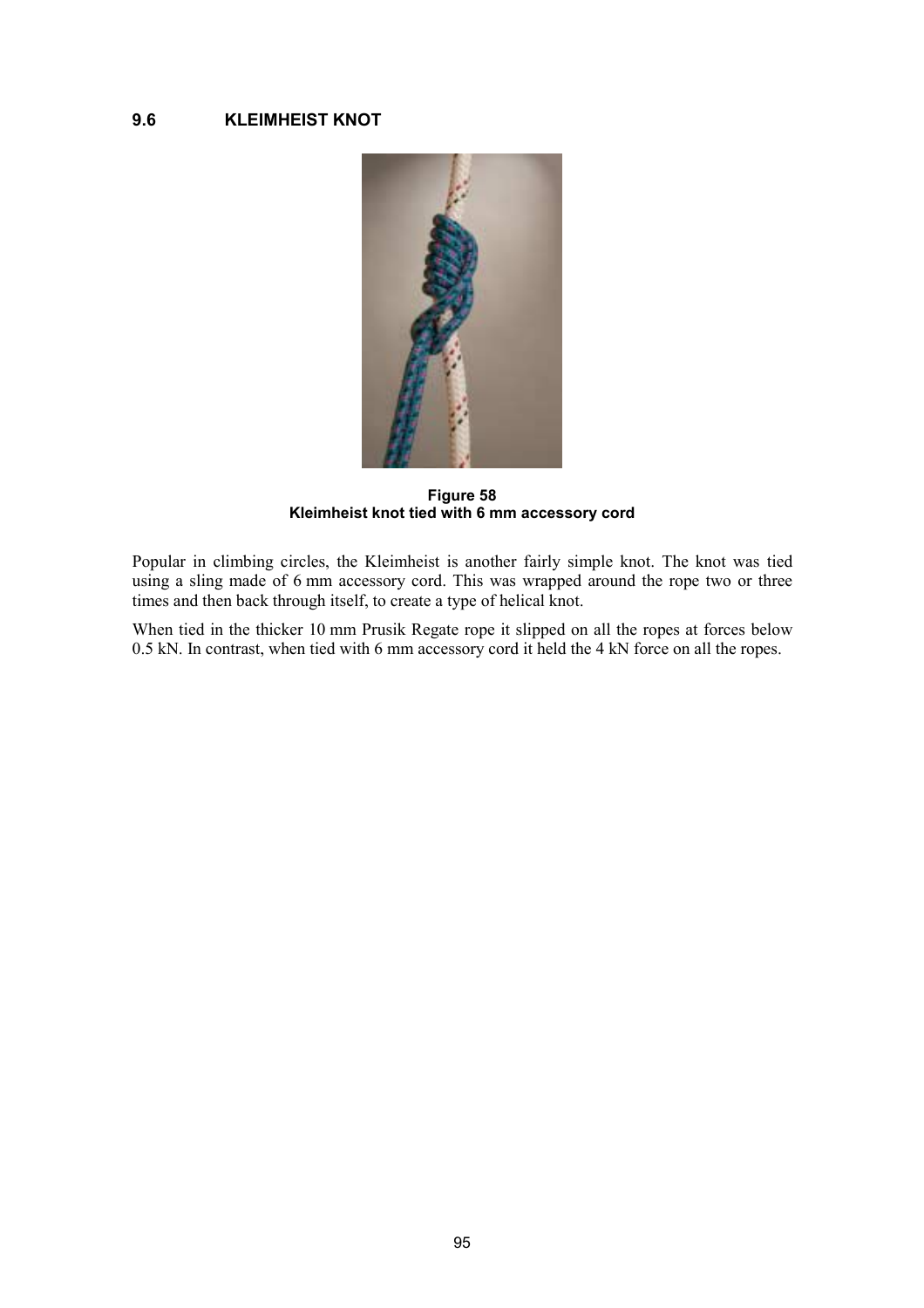

**Figure 59 Prusik knot tied with 6 mm accessory cord** 

The prusik knot is the original, and best known, 'ascender' knot. It is based on a Lark's foot but with extra turns.

It held the force on all but one test. Tied with the 10 mm Prusik Regate rope the knot slipped at 0.5 kN when tested on the 10.5 mm rope.

#### **9.8 SUMMARY**

Prusik knots clearly work. Some are better suited to holding large loads while others are more suitable when an easy release is required.

The combination of main rope and prusik rope is critical to how the knot will behave. Even with the limited variety tested, significant differences are seen between the combinations. Great experience would be required to predict the behaviour of any combination. It would be more realistic to adopt one knot and rope combination, and experience its behaviour until its performance in different situations can be assured.

For most situations, in rope access, a device would be available which would perform in a predictable fashion. Prusik knots are probably best suited to non-PPE applications such as hauling and suspending equipment.

There is much scope for further work on prusik knots. A study into their behaviour under dynamic loads would be particularly interesting, as concerns are often raised about melting, due to friction, when the knot slides under heavy loading.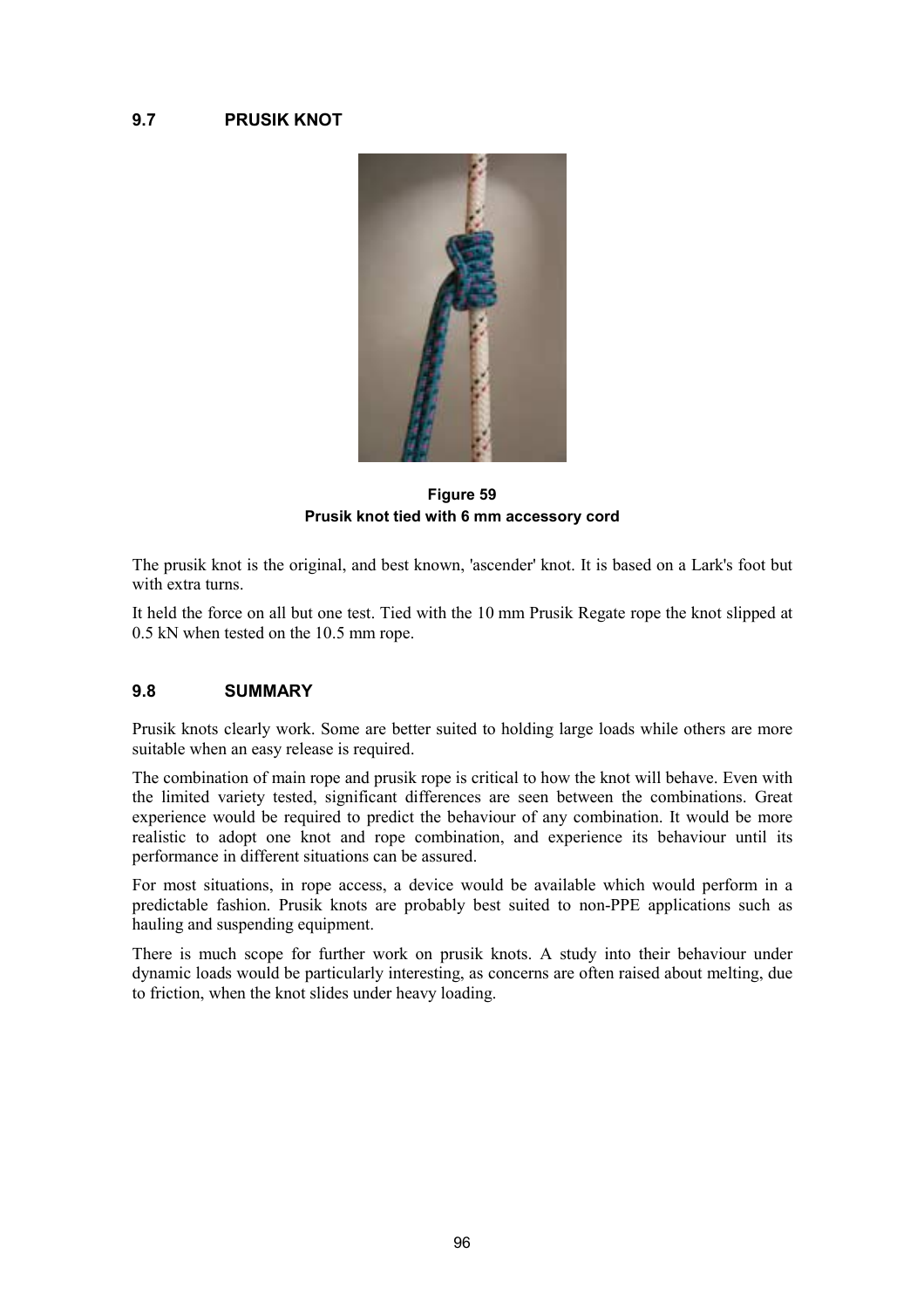#### **12.18 APPENDIX 18 PRUSIK KNOTS**

|              | <b>Bachman knot</b>    |           |                        |       |                              |                                                                   |
|--------------|------------------------|-----------|------------------------|-------|------------------------------|-------------------------------------------------------------------|
| Main rope    |                        |           | Prusik cord            | Pass/ | Sliding                      | Comments/ease of                                                  |
| <b>Brand</b> | type                   | Ø<br>(mm) | (mm)                   | fail  | force $(kN)$                 | release                                                           |
| Edelrid      | Low                    | 10.5      |                        | Fail  | $0.6 - 1$                    | Steady slip                                                       |
| Beal Baobab  | stretch                | 13.5      | Prusik<br>Regate<br>10 | Fail  | $1.6 - 1.9$                  | Steady slip. Easy to<br>release                                   |
| Hawser new   |                        | 12        |                        | Pass  | $N/A$ .                      | Little slippage. Easy<br>release                                  |
| Hawser used  |                        |           |                        |       | $\overline{\phantom{a}}$     | $\overline{\phantom{0}}$                                          |
| Edelrid      | Low                    | 10.5      | Accessory              | Pass  | $N/A$ .                      | Slight slippage whilst<br>loading. Very easy to<br>release.       |
| Beal Baobab  | stretch                | 13.5      |                        | Pass  | $N/A$ .                      |                                                                   |
| Hawser new   |                        |           | cord 6                 | Pass  | $N/A$ .                      |                                                                   |
| Hawser used  |                        | 12        |                        | Pass  | $N/A$ .                      |                                                                   |
|              | <b>Kleimheist knot</b> |           |                        |       |                              |                                                                   |
| Edelrid      |                        | 10.5      | Prusik<br>Regate       | Fail  | $0.3 - 0.4$                  | Slipped steadily at low<br>loads                                  |
| Beal Baobab  | Low<br>stretch         | 13.5      |                        | Fail  |                              | At 4 kN, knot inverts,<br>twisting rope and<br>reducing function. |
| Hawser new   |                        | 12        | 10.                    | Fail  | 0.4                          | At 4 kN, knot inverts as<br>above. Very difficult to<br>release   |
| Hawser used  |                        |           |                        | Fail  |                              | Knot inverts at 2.8 kN.<br>Very difficult to release.             |
| Edelrid      | Low<br>stretch         | 10.5      | Accessory<br>cord 6    | Pass  | Jerky<br>slippage<br>$2 - 4$ | Release OK                                                        |
| Beal Baobab  |                        | 13.5      |                        | Pass  | No slippage                  |                                                                   |
| Hawser new   |                        | 12        |                        | Pass  |                              | Release OK                                                        |
| Hawser used  |                        |           |                        | Pass  |                              |                                                                   |

#### **Table 35 Prusik knot tests**

*Note: 'Pass/Fail' in the above table only applies in relation to the test and criteria employed, and may not be relevant to the safety and practicality of the item in question when it is used in any specific application* 

*Table continued on next page*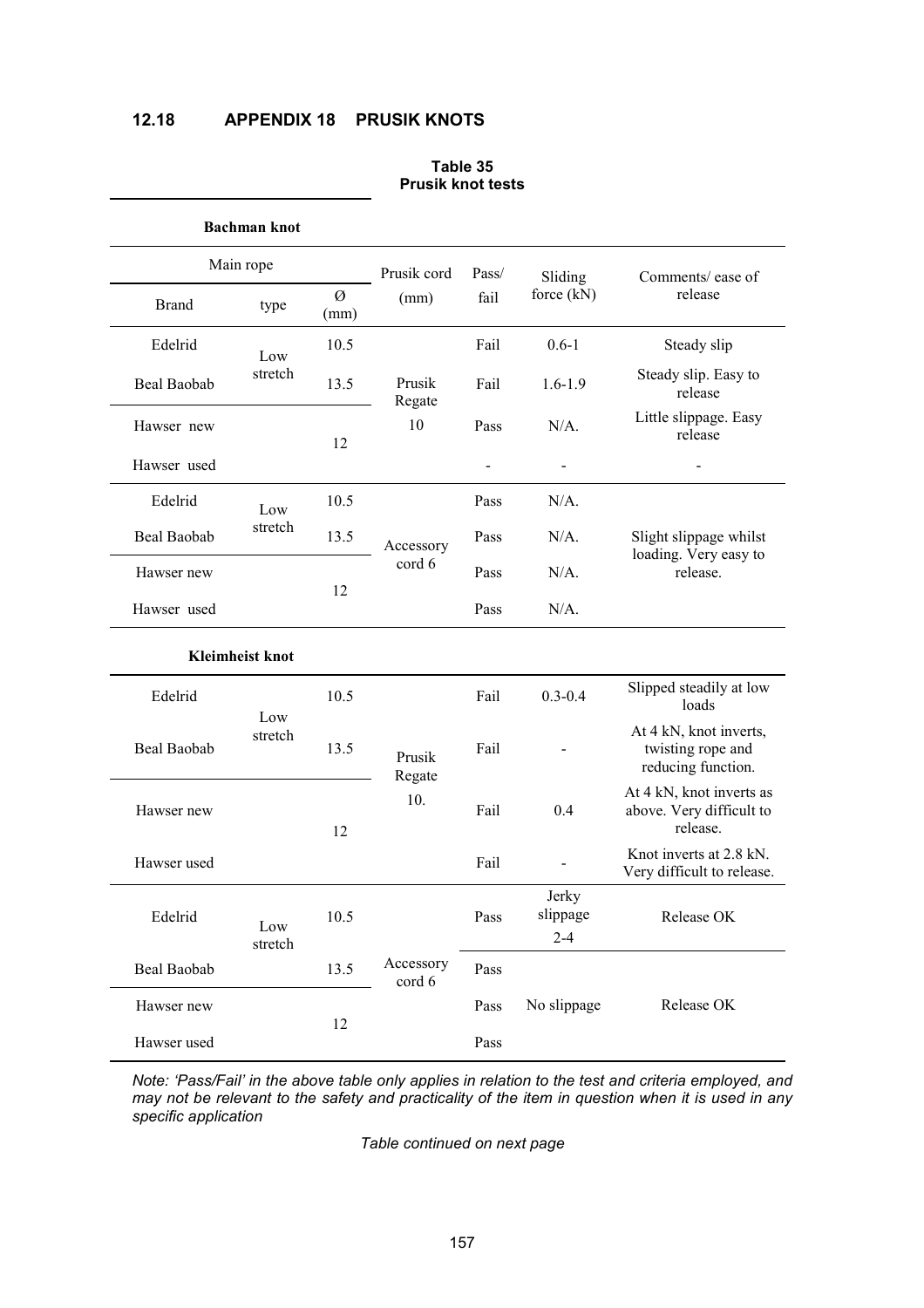|              | <b>Prusik knot</b> |                    |                     |             |                        |                                                                                |
|--------------|--------------------|--------------------|---------------------|-------------|------------------------|--------------------------------------------------------------------------------|
| Main rope    |                    |                    | Prusik cord         | Pass/       | Sliding                | Comments/ease of                                                               |
| <b>Brand</b> | type               | $\varnothing$ (mm) | (mm)                | fail        | force $(kN)$           | release                                                                        |
| Edelrid      | Low<br>stretch     | 10.5               | Prusik              | Fail        | 0.45                   | Releases easily. Slipped<br>at relatively low loads                            |
| Beal Baobab  |                    | 13.5               |                     | Pass        | 3.8 slight<br>slippage | Stretches Baobab sheath<br>releases easily                                     |
| Hawser new   |                    | 12                 | Regate<br>10.5      | Pass        | 2.8                    | Slipped during<br>increasing force, holds<br>static load. Release<br>difficult |
| Hawser used  |                    |                    |                     | Pass        | 3.5                    | Slipped slightly.<br>Difficult to release.                                     |
| Edelrid      | Low<br>stretch     | 10.5               | Accessory<br>cord 6 | Pass        | Little<br>slippage     | OK release                                                                     |
| Beal Baobab  |                    | 13.5               |                     | Pass        | Little<br>slippage     | OK release                                                                     |
| Hawser new   |                    | 12                 |                     | Pass        | No slippage            | Easy release                                                                   |
| Hawser used  |                    |                    | Pass                | No slippage | Easy release           |                                                                                |

*Note: 'Pass/Fail' in the above table only applies in relation to the test and criteria employed, and may not be relevant to the safety and practicality of the item in question when it is used in any specific application* 

*Table continued on next page*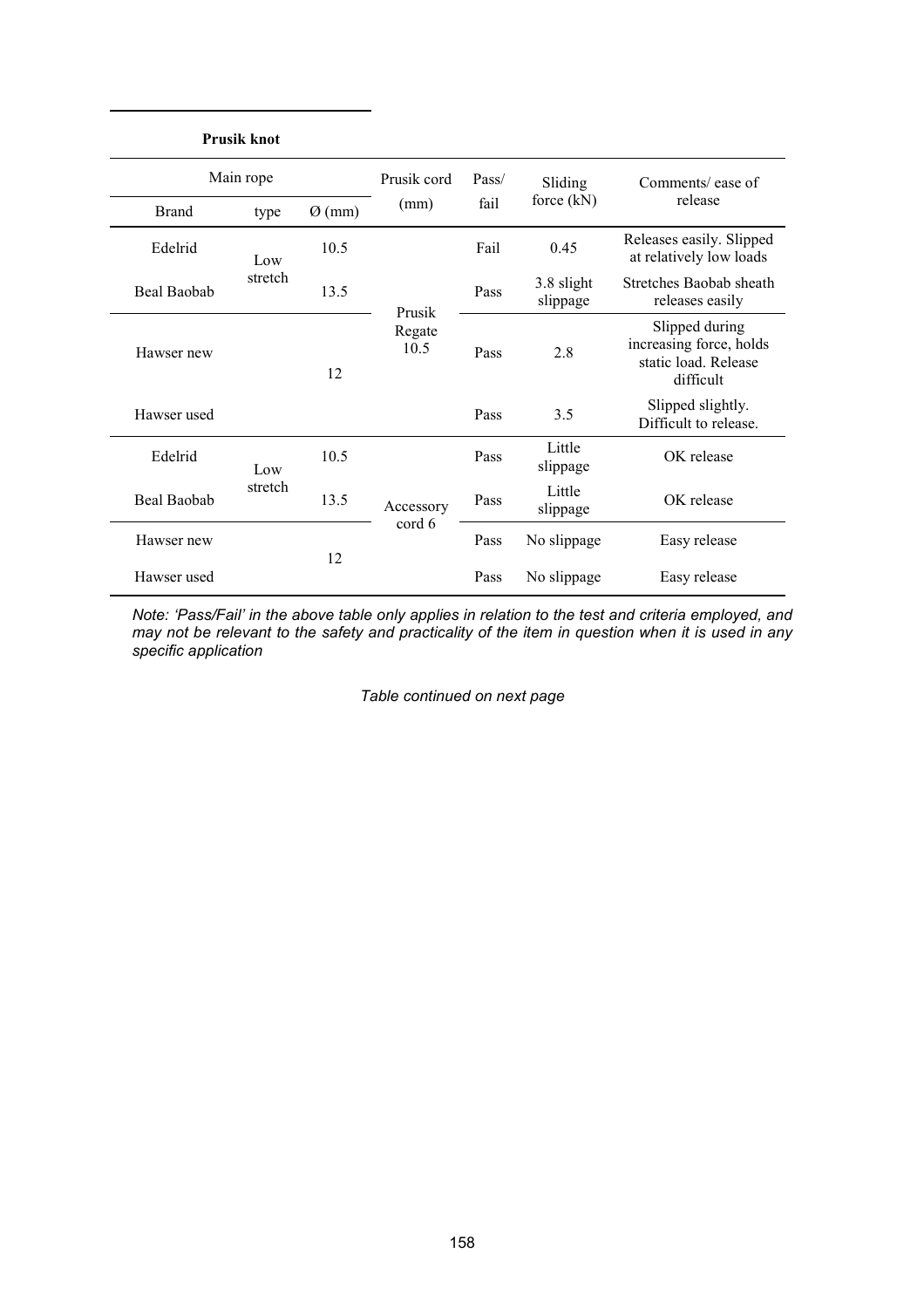|                    | <b>French prusik</b> |           |                          |       |                                     |                                                                    |  |
|--------------------|----------------------|-----------|--------------------------|-------|-------------------------------------|--------------------------------------------------------------------|--|
| Main rope          |                      |           |                          | Pass/ |                                     |                                                                    |  |
| <b>Brand</b>       | type                 | Ø<br>(mm) | Prusik cord<br>(mm)      | fail  | Sliding force<br>(kN)               | Comments/ease of<br>release                                        |  |
| Edelrid            | Low<br>stretch       | 10.5      | Prusik<br>Regate<br>10.5 | Fail  | $0.4 - 0.55$                        | Slides steadily at low<br>loads. Releases very<br>easily           |  |
| <b>Beal Baobab</b> |                      | 13.5      |                          | Pass  | $3-3.4$ starts<br>to slip jerkily   | Releases very easily                                               |  |
| Hawser new         |                      |           |                          | Fail  | 2.5 jerky<br>slippage               | Reaches 3.5 kN during<br>jerk. Very easy to<br>release             |  |
| Hawser used        |                      | 12        |                          | Pass  | Slight<br>slippage as it<br>beds in | Releases easily                                                    |  |
| Edelrid            | Low                  | 10.5      |                          | Fail  | 1.3                                 | Slipped steadily at<br>first, then jerkily Very<br>easy to release |  |
| <b>Beal Baobab</b> | stretch              | 13.5      | Accessory<br>cord 6      | Fail  | 3                                   | Slipped steadily at<br>3 kN. Very easy to<br>release               |  |
| Hawser new         |                      | 12        |                          | Pass  | $\sim$ 40 mm<br>slippage            | Very easy to release                                               |  |
| Hawser used        |                      |           |                          | Pass  | $\sim$ 30 mm<br>slippage            | Very easy to release                                               |  |
| <b>Blake knot</b>  |                      |           |                          |       |                                     |                                                                    |  |
| Edelrid            | Low                  | 10.5      |                          | Pass  | Slight jerks at<br>3.6              | Easy release                                                       |  |
| <b>Beal Baobab</b> | stretch              | 13.5      | Prusik                   | Pass  | Little slippage                     | Releases easily                                                    |  |
| Hawser new         |                      | 12        | Regate<br>10.5           | Pass  | Little slippage                     | Releases easily                                                    |  |
| Hawser used        |                      | 12        |                          | Pass  | Little slippage                     | Releases OK, requires<br>a little unwrapping                       |  |
| Edelrid            | Low                  | 10.5      |                          | Pass  | Slight jerks<br>between 3-4         |                                                                    |  |
| Beal Baobab        | stretch              | 13.5      | Accessory                | Pass  |                                     | Sheath stretches,<br>releases OK                                   |  |
| Hawser new         |                      | 12        | cord 6                   | Pass  | Some slippage<br>between 3-4        | Release OK                                                         |  |
| Hawser used        |                      |           |                          | Pass  |                                     | Some stretch. Release<br>fairly easy                               |  |

*Note: 'Pass/Fail' in the above table only applies in relation to the test and criteria employed, and may not be relevant to the safety and practicality of the item in question when it is used in any specific application*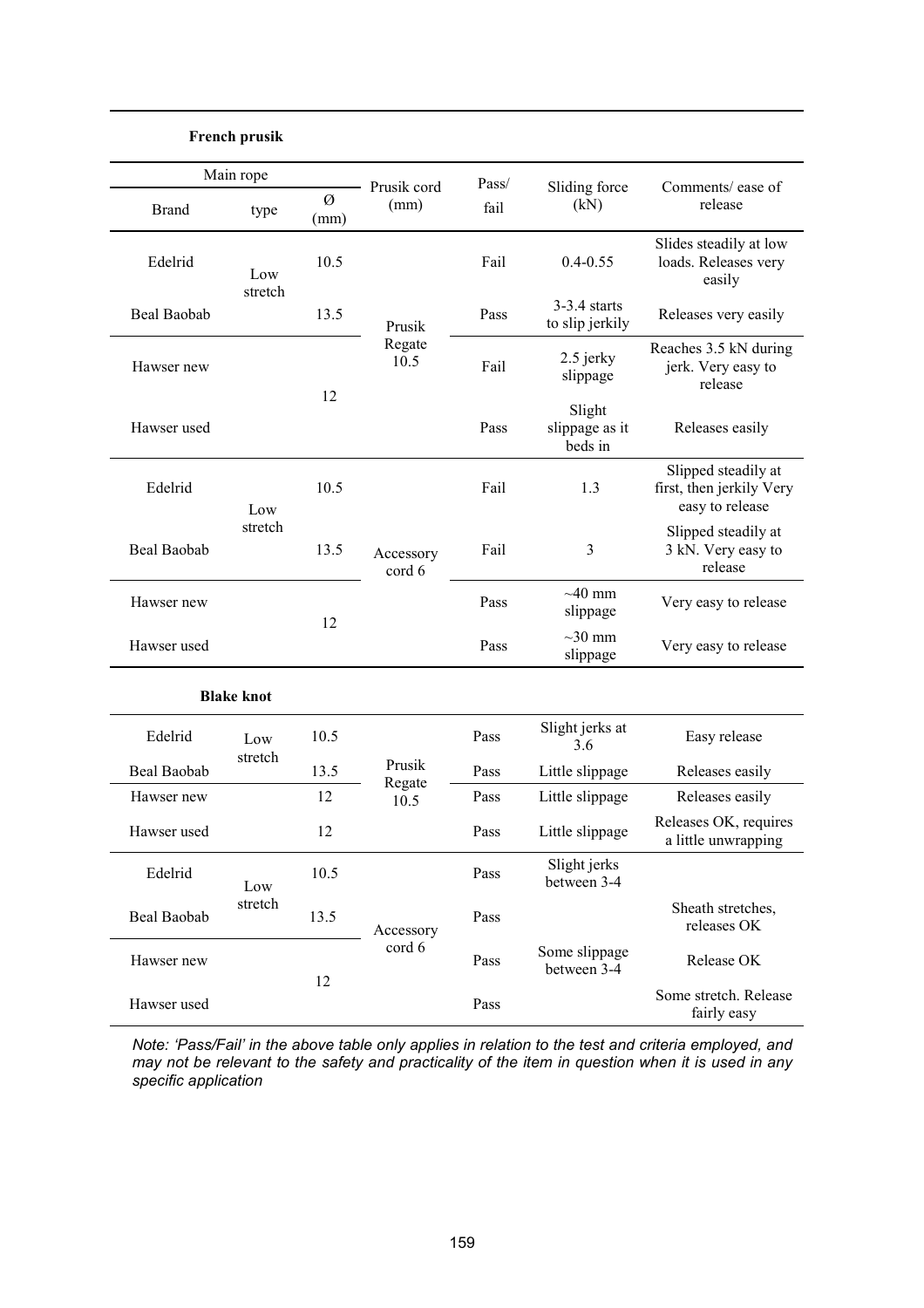Printed and published by the Health and Safety Executive  $C2.5$  08/01